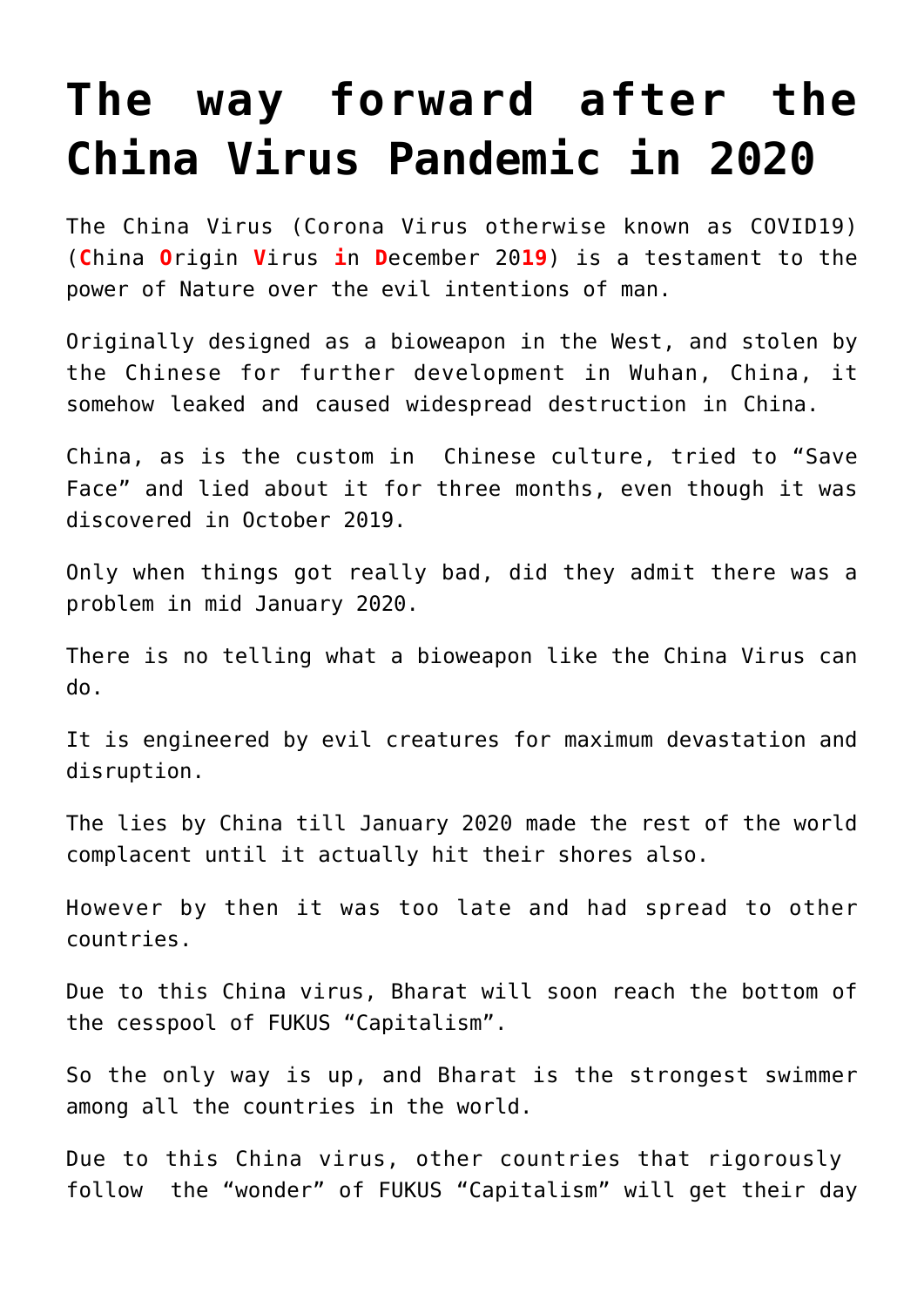of reckoning and drown in the cesspool of [FUKUS "Capitalism"](https://aryadharma.world/fukus/fukus-capitalism/).

The USA is doomed.

During its most critical period in the last 100 years, it is unfortunately led by a deeply flawed and narcissistic [Pompous](https://aryadharma.world/fukus/the-pompous-prick/) [Prick](https://aryadharma.world/fukus/the-pompous-prick/) who cares more about looking good and getting credit rather than doing the right thing.

This Coronas Virus pandemic has led to its day of reckoning for the scam of the [Ponzi Petrodollar which can only be paid](https://aryadharma.world/fukus/ponzipetrodollar/) [in "Faith".](https://aryadharma.world/fukus/ponzipetrodollar/)

By 2025, the USA may say welcome to [ZimbabweUSA](http://www.informationclearinghouse.info/55052.htm) and [Lord of](https://aryadharma.world/articles/lordoftheflies/) [the Flies.](https://aryadharma.world/articles/lordoftheflies/)

China is also doomed.

People have realised that [Globalisation](https://aryadharma.world/fukus/globalisation/) was just a scam for the benefit of the [Pimps of Wall Street, Dalal Street and](https://aryadharma.world/fukus/wallstreetpimps/) [Lalas](https://aryadharma.world/fukus/wallstreetpimps/).

Nations will revert from the scam of [Globalisation](https://aryadharma.world/fukus/globalisation/) and move back to hiring local resources and establishing critical infrastructure in their own home countries.

This will seriously affect an outsourcing sweatshop like China where their main arbitrage was cheap labour without a care in the world for benefits to the employees and worse no concern for the environment and [Nature](https://aryadharma.world/articles/nature/).

China is already upto its eyeballs in debt.

Unlike the USA, which has still has the [Ponzi Petrodollar](https://aryadharma.world/fukus/ponzipetrodollar/) as the reserve currency of the world, China cannot print free money and so will suffer the consequences of collapse in its exponentially exploding debt bomb.

There will be widespread social unrest in China and could even lead to a revolution that overthrows the corrupt and lying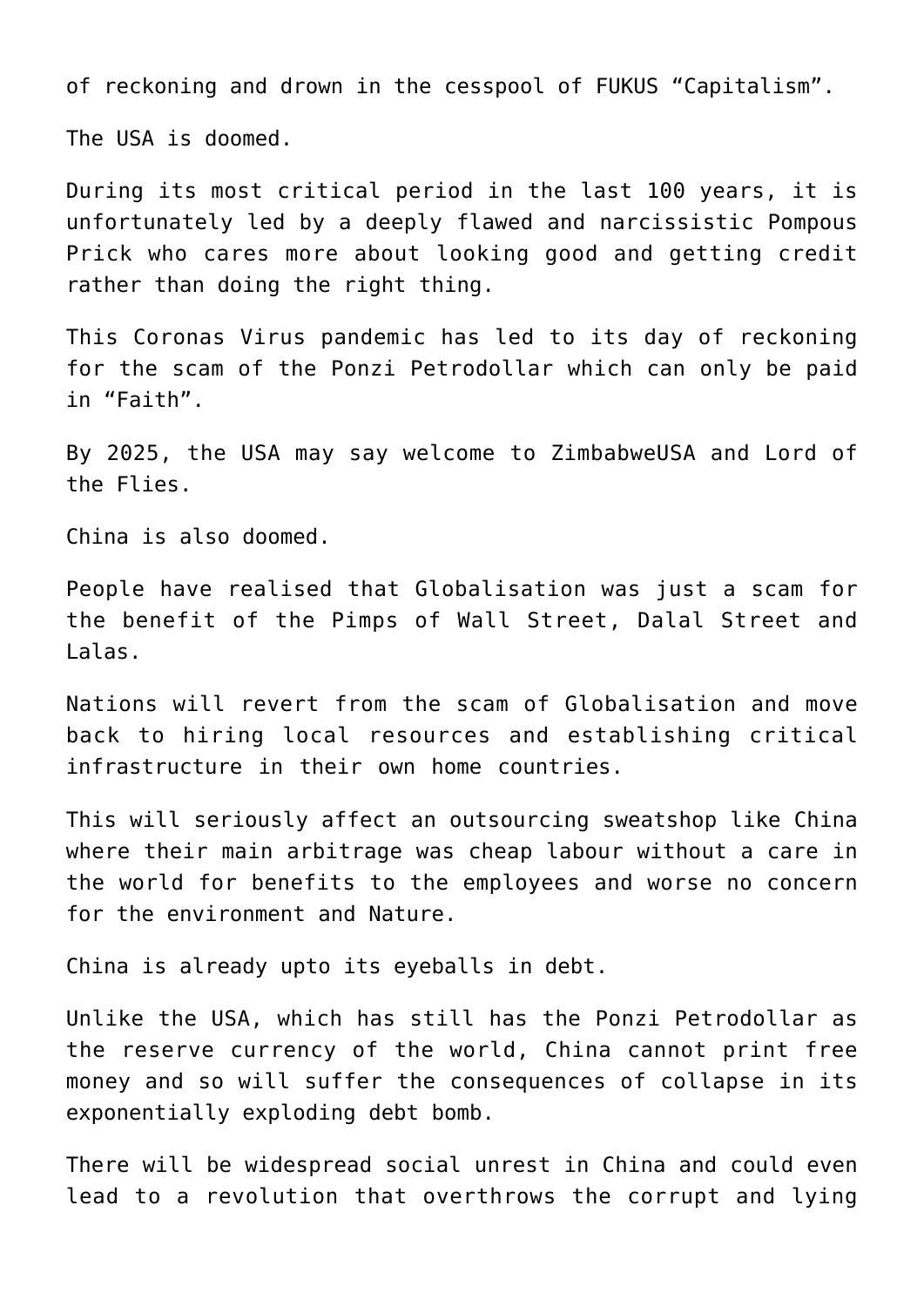Chinese government.

China need to be taught a lesson by shifting all industries from and lying and oppressive regime like China to more transparent and reliable places like [Bharat](https://aryadharma.world/bharat/) and South and South East Asian democracies.

[Bharat](https://aryadharma.world/bharat/) survives because people dont complain, have very low expectations of our leaders, and are fooled by our [Representative DFIs](https://aryadharma.world/fukus/repsofpeople/) to concentrate on more "important" things like intolerance, Ram Mandir, Bharat Mata Ki Jai, Hindu Muslim riots and Beef ban.

The economic slowdown in [Bharat](https://aryadharma.world/bharat/) is structural not cyclical.

It is accumulated mismanagement right from the days of Independence in 1947 and made worse by the current clueless government which instead of focusing on corruption, environment, agriculture and poverty alleviation, focuses on dividing the country on communal and caste lines, and selling it to foreigners and crony capitalists.

To secure the future in [Bharat](https://aryadharma.world/bharat/), we need a comprehensive strategy of investment, education, skill development among locals, rule of law, water resources and infrastructure and this needs to be done for decades.

It is no use having billionaires when there is so much inequality.

Better to be a country of very few billionaires, major middle class and no poor like the Scandinavian countries than unequal countries like [Bharat](https://aryadharma.world/bharat/) .

The only way out is [Rising Tide Production by the Masses](https://aryadharma.world/concepts/thestate/rising-tide-production-by-the-masses-socialist-capitalism/) [Socialist Capitalism](https://aryadharma.world/concepts/thestate/rising-tide-production-by-the-masses-socialist-capitalism/) but guided by  $\Box\Box\Box$  Dharma with SEVA (selfless sacrifice) as the Supreme ideal.

I have outlined an entire way forward in my [Book/Ebook](https://aryadharma.world/index/buy-book-ebook/) for us to return to real [Ram Rajya.](https://aryadharma.world/vedasandupanishads/ram-rajya-the-heavenly-rule-of-ram/)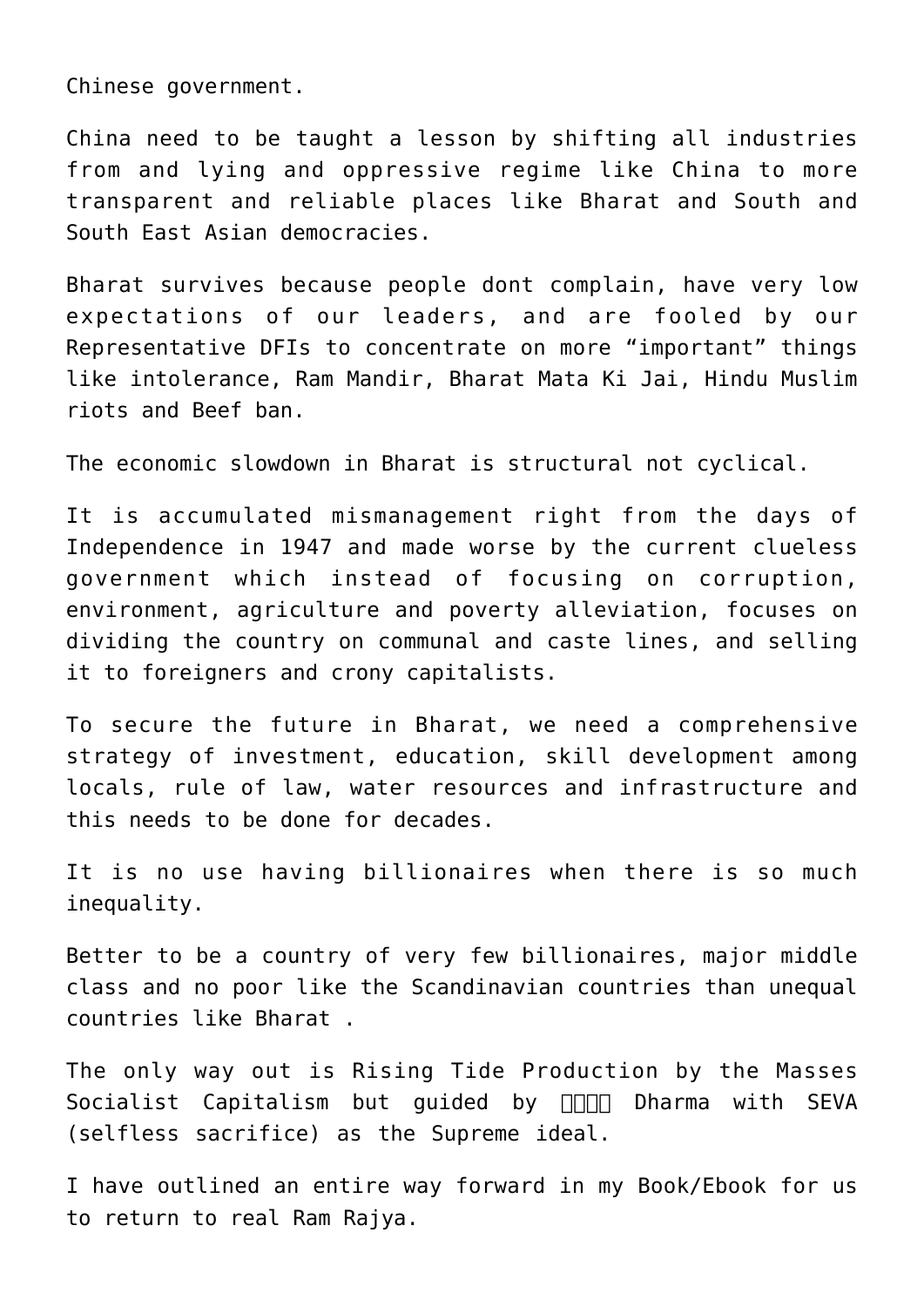We should abandon the fraud [FUKUS](https://aryadharma.world/fukus/) systems which only end in debt to unborn generations and environmental ruin and a system where 1% possesses more wealth than the rest 99% will ever earn in many lifetimes and 50% of the worlds population is scrounging around for the next meal and a place to sleep.

In the next 15 years this world will be a much better place.

But in the next 3–5 years it will be the worst time in history for all countries.

They will be kicked in the face for all the damage they have done to this precious and wonderful planet due their obsession and craze for [the "wonder" of FUKUS "Capitalism"](https://aryadharma.world/fukus/fukus-capitalism/)

Concern for farmers and the underprivileged are the need of the hour.

If we dont alleviate the concerns of the farmers and help them to harvest, market and sell their produce, we will soon have a food crisis.

If the main earning member of the family loses their job due to continued lockdown, it will be a big blow and could result in debt and bankruptcy and even homelessness if they cannot afford to pay their rent.

Worse in countries like [Bharat](https://aryadharma.world/bharat/) , it could even result in death due to hunger.

During the duration of this pandemic, a way needs to be figured out to give a [universal basic income](https://en.wikipedia.org/wiki/Basic_income) to all underprivileged and unemployed sections of society, and also ensure that nobody dies of hunger by opening food kitchens and delivering free rations to those who cannot access these food kitchens.

The best way to eradicate poverty is by giving people a [True](https://aryadharma.world/articles/children/education/) [Education](https://aryadharma.world/articles/children/education/) and [Rising Tide Production by the Masses Socialist](https://aryadharma.world/concepts/thestate/rising-tide-production-by-the-masses-socialist-capitalism/) [Capitalism.](https://aryadharma.world/concepts/thestate/rising-tide-production-by-the-masses-socialist-capitalism/)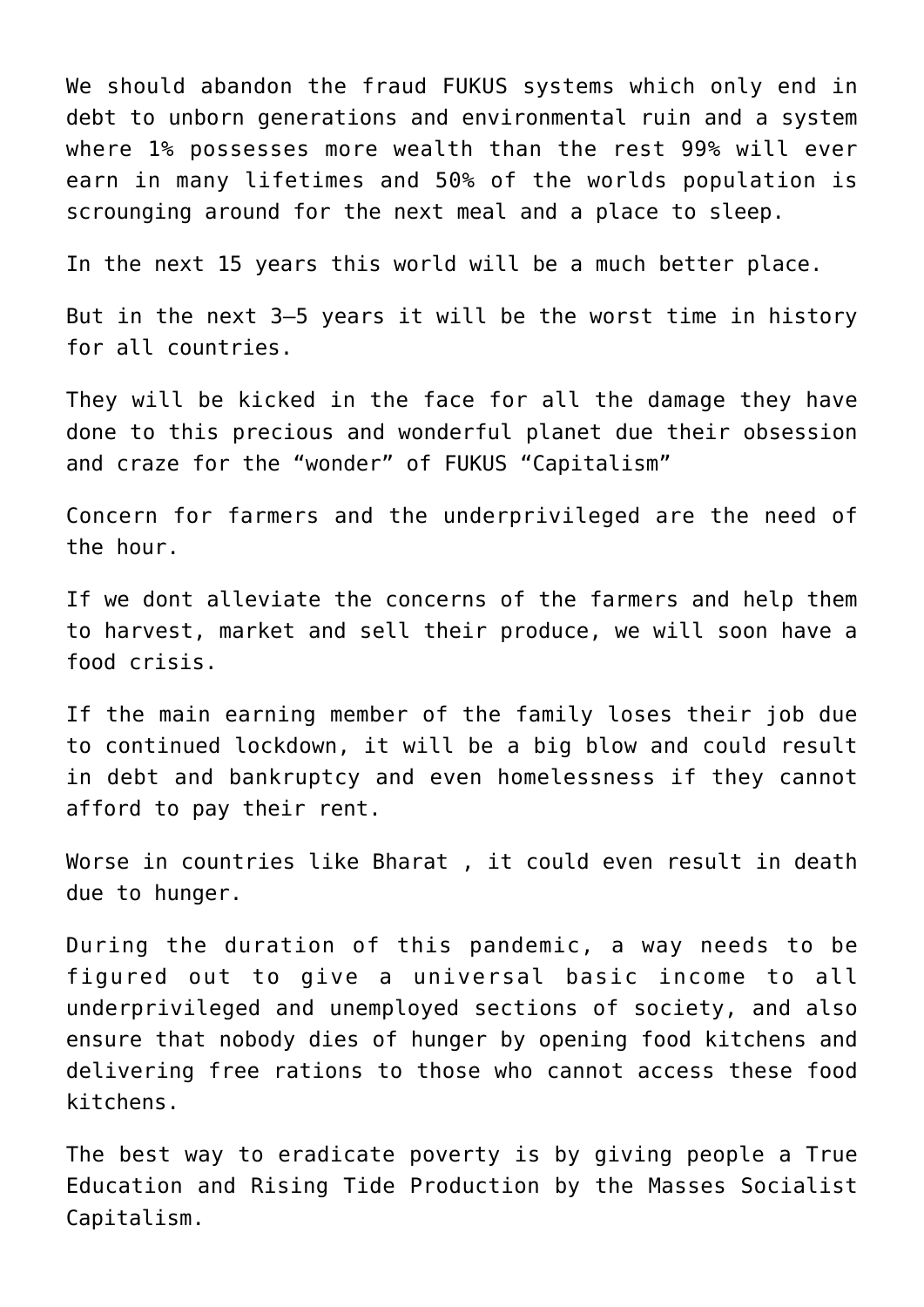The so called "success" of the "developed" [FUKUS](http://aryadharma.world/fukus/) and West, China and Gujarat model is the biggest lie of mankind and a major marketing success of the [Wall Street/Dalal Street](http://aryadharma.world/fukus/wallstreetpimps/) [Pimp](http://aryadharma.world/fukus/wallstreetpimps/) owned [Presstitutes](http://en.wiktionary.org/wiki/presstitute).

The mainstay of any economy is not industrial mass production and IT/BT/SEZ Coolie parks, mega factories, mega steel plants and mega coal and nuclear power plants, which just creates mindless worker drones slogging away their whole life in some soulless work with little rewards.

The rewards of which are enjoyed by the owners who are rich enough for generations and fritter away their wealth on frivolous luxuries costing more than the salaries that they pay their employees.

**The mainstay of any economy is family farm based agriculture, small scale local entrepreneurship and minimizing machine labour by encouraging handcrafted goods and cooperatives for basic needs like clothing, footwear, food and construction.**

[The major success story](http://www.newindianexpress.com/columns/shankkar_aiyar/A-Model-State-for-Sabka-Saath-Sabka-Vikas/2015/04/05/article2747716.ece) in [Bharat](http://aryadharma.world/bharat/) is the [Himachal](http://en.wikipedia.org/wiki/Himachal_Pradesh) [Pradesh](http://en.wikipedia.org/wiki/Himachal_Pradesh) model which remains totally unsung and unheard of.

Even though [Himachal Pradesh](http://en.wikipedia.org/wiki/Himachal_Pradesh) is blessed with [hydropower](http://en.wikipedia.org/wiki/Hydro_electric) which contributes a significant amount to its GDP, more than 50% of the GDP is due to agriculture, handicrafts and tourism and more than 75% of the population works in these fields.

The following are the main components of this success (I have summarized [Shankar Aiyars article](http://www.newindianexpress.com/columns/shankkar_aiyar/A-Model-State-for-Sabka-Saath-Sabka-Vikas/2015/04/05/article2747716.ece) "A Model State for Sabka Saath, Sabka Vikas" and also added my knowledge of [Himachal](http://en.wikipedia.org/wiki/Himachal_Pradesh) [Pradesh](http://en.wikipedia.org/wiki/Himachal_Pradesh)):

- Empowerment of women
- Local Community empowerment and participation
- Proper implementation of land reforms
- Focus on both social and physical infrastructure
- Focus on health care and education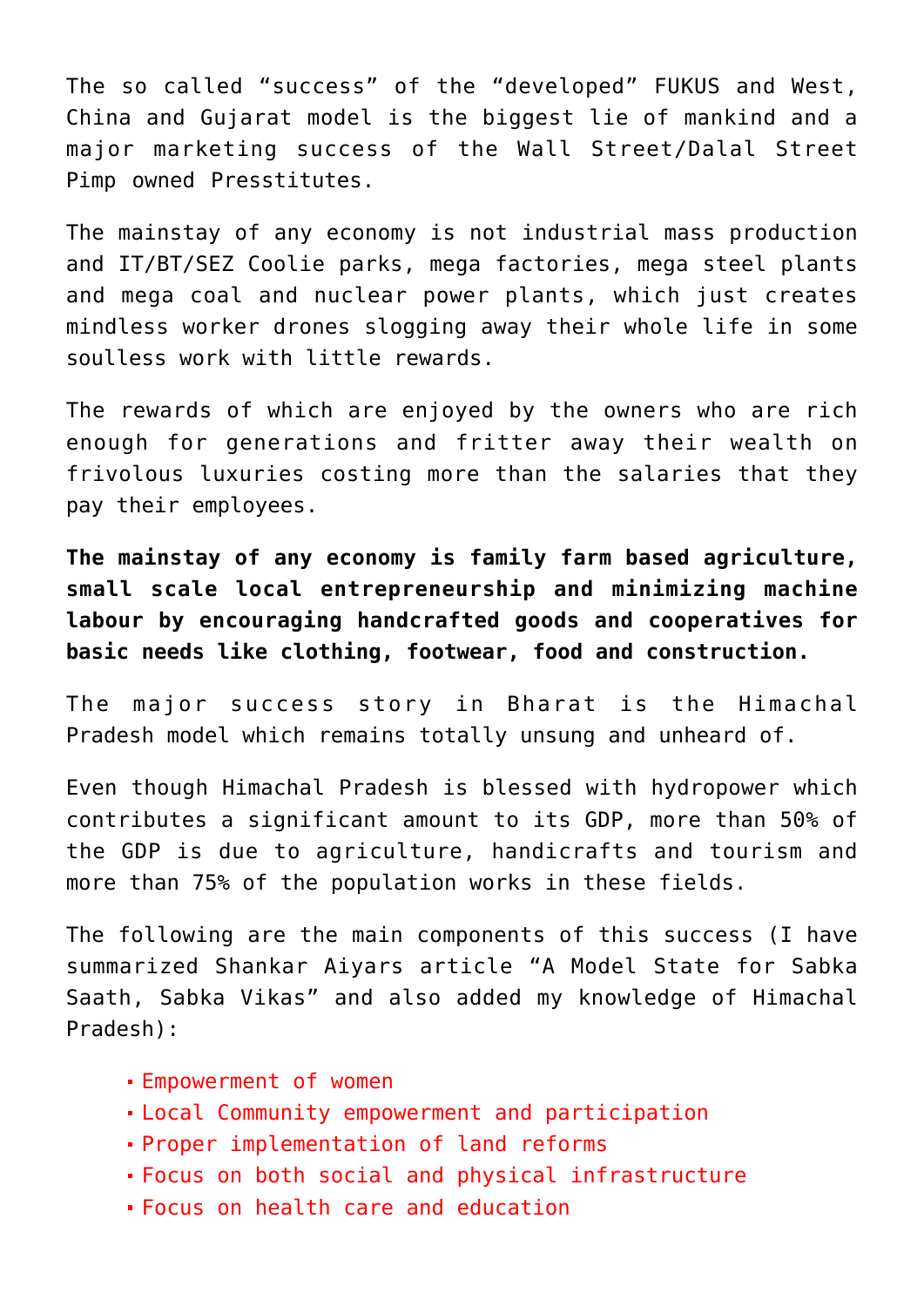- Abundance of water and proper harnessing of water resources
- Predominantly agricultural economy with focus on value addition
- Small scale industry

Before the wretched [FUKUS](http://aryadharma.world/fukus/) colonists destroyed [Bharat](http://aryadharma.world/bharat/), it was one of the major economies in the world with more than a 25% contribution to the world GDP.

The wealth and fame of [Bharat](http://aryadharma.world/bharat/) lasted worldwide for millenniums.

This economic success did not come from financial [casino](https://en.wikipedia.org/wiki/Susan_Strange) [capitalism](https://en.wikipedia.org/wiki/Susan_Strange) and IT/BT/SEZ Coolie parks owned by [Wall](http://aryadharma.world/fukus/wallstreetpimps/) [Street/Dalal Street Pimps/Lalas](http://aryadharma.world/fukus/wallstreetpimps/) and [Representative](http://aryadharma.world/fukus/repsofpeople/) [DFIs](http://aryadharma.world/fukus/repsofpeople/) willing to selling the country and its people to these self interested "businessmen" who believe in the "wonder" of [FUKUS](http://aryadharma.world/fukus/) [Industrial Mass Production Trickle Down Capitalist](http://aryadharma.world/fukus/fukus-capitalism) [System](http://aryadharma.world/fukus/fukus-capitalism).

The principal components that brought well being and world wide fame to [Bharat](http://aryadharma.world/bharat/) include:

- Decentralised community based planning and participation
- State and even Village Community level decision making and involvement in justice and social welfare, healthcare and education
- An ethical population and ethical ruling class rooted in and abiding by a sense of [Dharma](http://aryadharma.world/concepts/brahman/dharma/) which was also maintained by a justice system that awarded swift redressal of wrongs to victims and harsh punishment to offenders to act as a deterrent.
- A sensible and enlightened ruling class
- A well armed and empowered population
- Tolerance and acceptance of a wide variety of cultural and other practices of various ethnicities of the population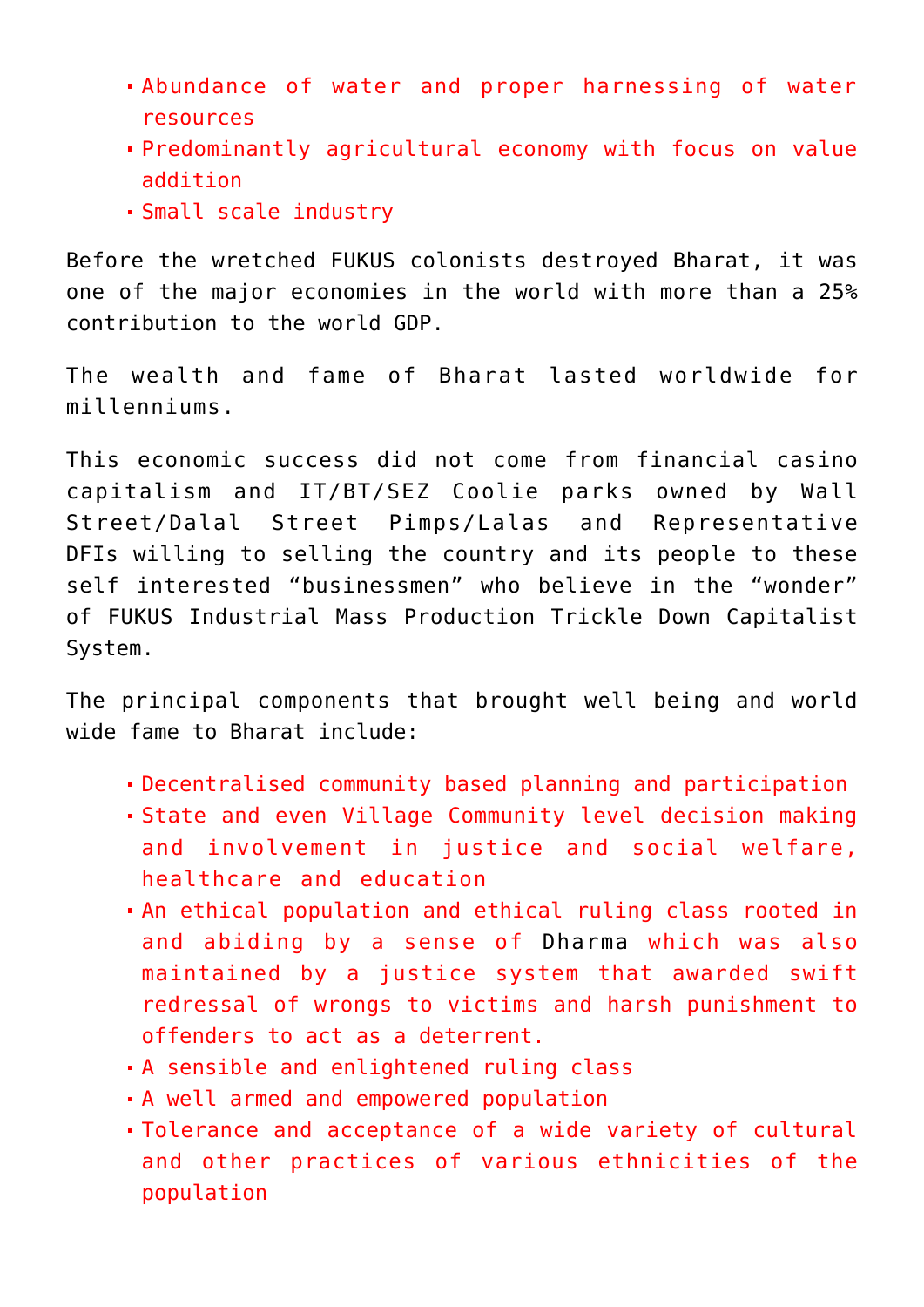- Strong work ethic with acceptance of dignity of labour
- Judicious use of natural resources while still giving priority to environmental conservation and enhancement
- Efficient water conservation and management
- Educational excellence and a locally developed repository of vast knowledge developed over millennia for practice and disbursement in a wide spectrum of disciplines in agriculture, arts, culture, environmental conservation, science, technology, law, justice and governance and many other aspects that are important to the well being of society.
- Agricultural prowess using low cost, sustainable, ecofriendly cultivation and management techniques
- Handloom textile prowess
- Metallurgical and other technological innovations
- Handcrafting of fine goods and monuments. Bharat produced cotton, silk goods, shawls, muslins, rugs, jewelry, metalwork, and lapidary work. Bharat was the pioneer of craftsmanship.

We must return to this system if [Bharat](http://aryadharma.world/bharat/) has to regain its lost glory.

The concept of [FUKUS](http://aryadharma.world/fukus/) [Industrial Mass Production Trickle Down](https://aryadharma.world/fukus/fukus-capitalism/) [Casino Capitalist System i](https://aryadharma.world/fukus/fukus-capitalism/)tself did not exist in [Bharat.](http://aryadharma.world/bharat/)

[Bharat](http://aryadharma.world/bharat/) truly practiced [guild](https://en.wikipedia.org/wiki/Guild) based [Rising Tide Production by](https://aryadharma.world/concepts/thestate/rising-tide-production-by-the-masses-socialist-capitalism/) [the Masses Socialist Capitalism](https://aryadharma.world/concepts/thestate/rising-tide-production-by-the-masses-socialist-capitalism/).

These guilds were not just merchant guilds, but cooperative crafts-person guilds also.

[Bharat](http://aryadharma.world/bharat/) practiced true generation of wealth through hard work and sustainable methods:

- Trade in real tangible handmade goods and agricultural produce
- Sustainable Agriculture
- [Desi Cow](http://www.biodiversityofindia.org/index.php?title=Native_cow_varieties_of_India) Rearing and [Desi Cow](http://www.biodiversityofindia.org/index.php?title=Native_cow_varieties_of_India) based farming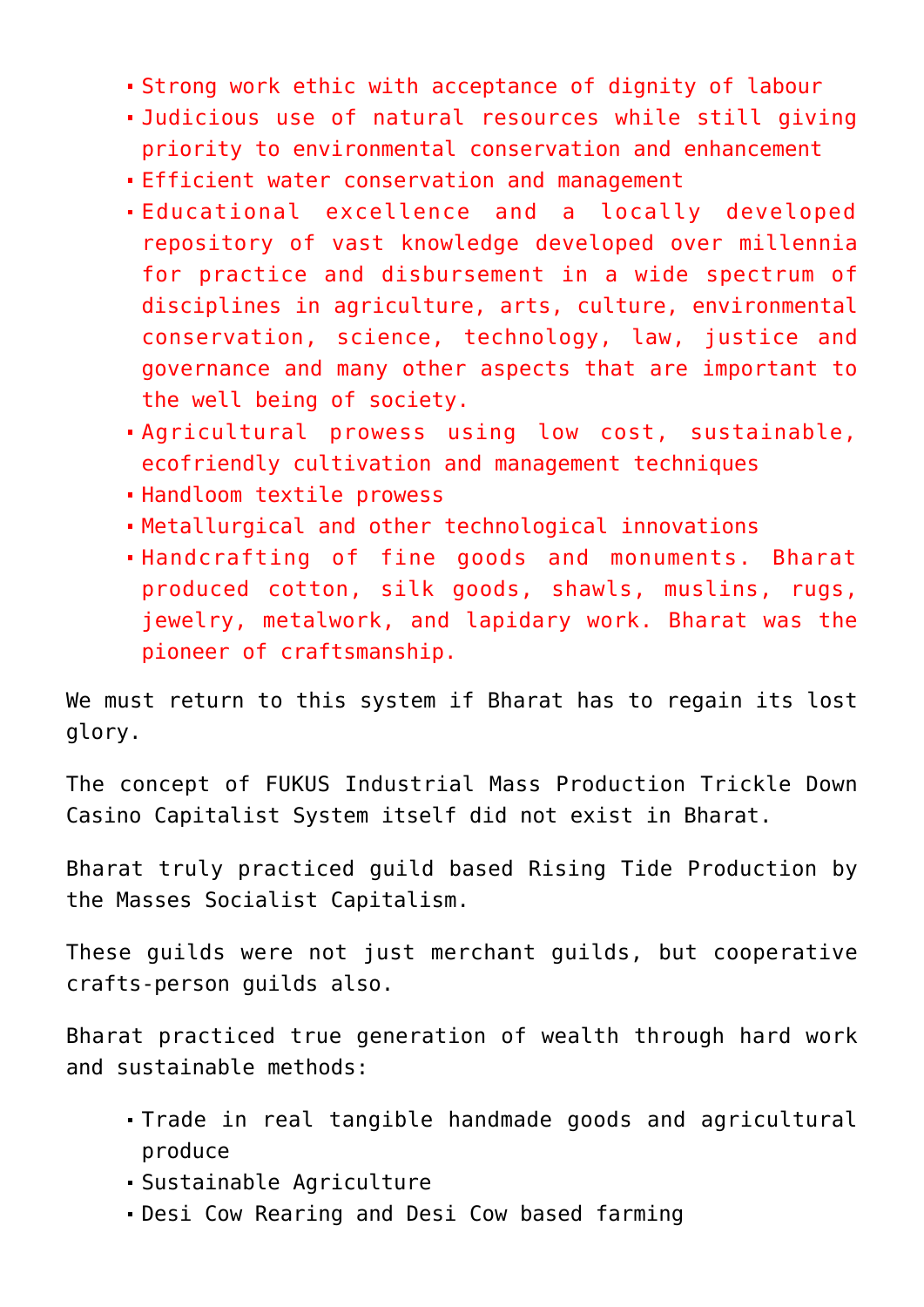Most places in [Bharat](http://aryadharma.world/bharat/) were monarchies, but most monarchs remained in place permanently and were not shuffled like a pack of cards every 5 years based on populist whims and fancies.

Most monarchs were trained as good [Administrators](https://aryadharma.world/concepts/thestate/administrators/) right from their days as a young prince.

The first part of the [Kautilya's](https://aryadharma.world/bharat/kautilya/) [Arthasastra](https://en.wikipedia.org/wiki/Arthashastra) was just on the training of the young prince.

The monarchs realised that if they were to remain as monarchs, they would be better off taking the well being of their citizens first.

The [Nanda empire](https://en.wikipedia.org/wiki/Nanda_Empire) was one of the most powerful empires ever in the history of the world.

Just its mere reputation was enough to [scare a world](https://en.wikipedia.org/wiki/Greek_conquests_in_India#Conquests_of_Alexander_The_Great_.28327.E2.80.93326_BC.29) [conqueror](https://en.wikipedia.org/wiki/Greek_conquests_in_India#Conquests_of_Alexander_The_Great_.28327.E2.80.93326_BC.29) like [Alexander](https://en.wikipedia.org/wiki/Alexander) to turn around and run back to Greece without even daring to fight the Nanda empire.

But the [Nanda empire](https://en.wikipedia.org/wiki/Nanda_Empire) was also hated by its own people.

And the [Nanda empire](https://en.wikipedia.org/wiki/Nanda_Empire) was hated even more by its neighbours.

The [Nanda empire](https://en.wikipedia.org/wiki/Nanda_Empire) finally collapsed and [was](https://en.wikipedia.org/wiki/Conquest_of_the_Nanda_Empire) [conquered](https://en.wikipedia.org/wiki/Conquest_of_the_Nanda_Empire) by [Chandragupta Maurya](https://en.wikipedia.org/wiki/Chandragupta_Maurya) under the guidance of his most enlightened and wise teacher: [Kautilya.](https://aryadharma.world/bharat/kautilya/)

In fact one of the greatest saying of [Kautilya's](https://aryadharma.world/bharat/kautilya/) [Arthasastra](https://en.wikipedia.org/wiki/Arthashastra) is:

In the happiness of his subjects lies the King's happiness, in their welfare his welfare.

He shall not consider as good only that which pleases him but treat as beneficial to him whatever pleases his subjects.

I would advise the [NRI Business Development Manager](https://aryadharma.world/bharat/the-magic-of-the-nri-business-development-manager/) to focus on the 99.99% of the poor people who voted for him, instead of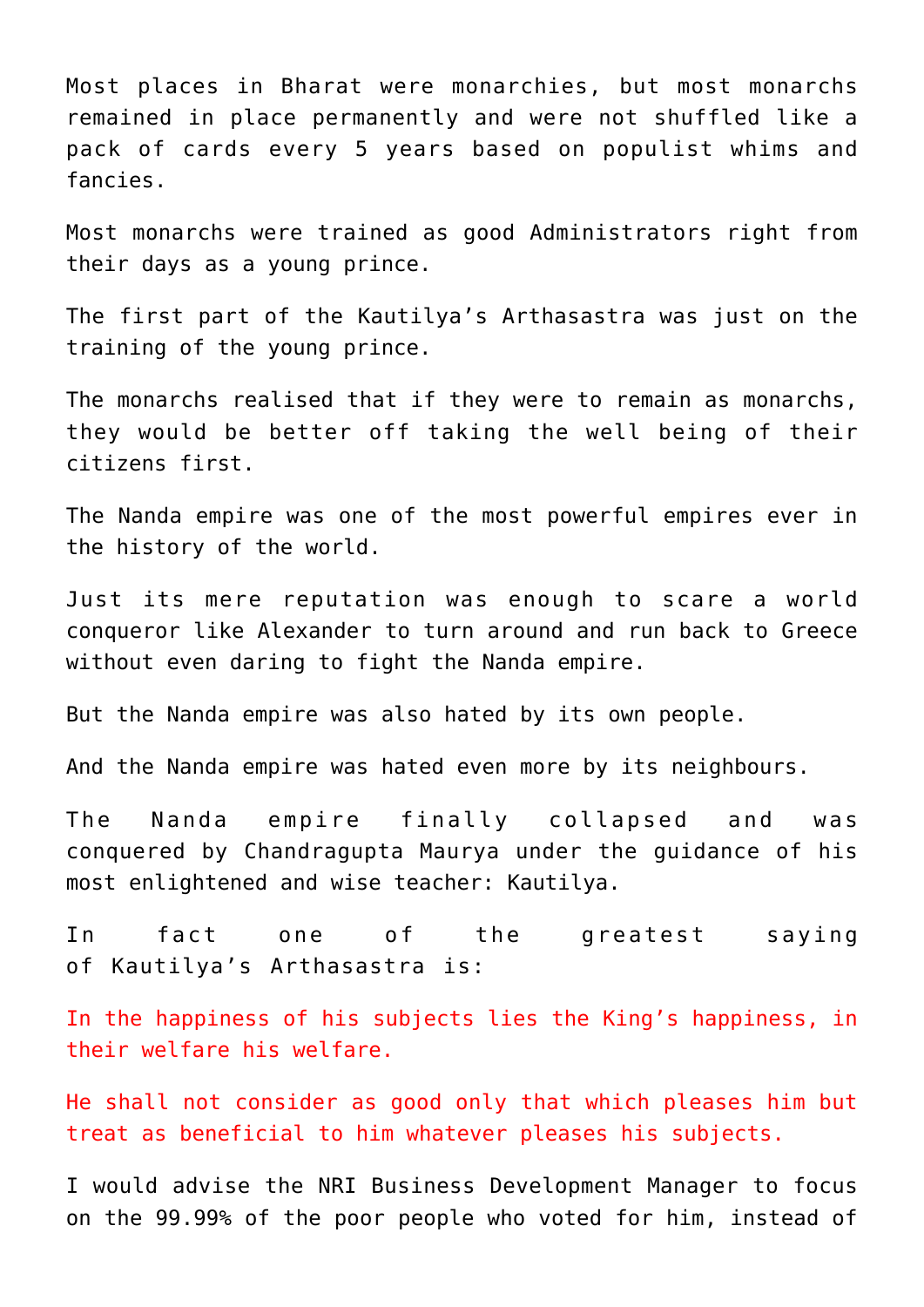0.01% of the crony capitalists who fund him.

Instead of stealing 1.74 lakh crores from the RBI and wasting it on useless tax cuts for the debt defaulting corporates, the [NRI Business Development Manager](https://aryadharma.world/bharat/the-magic-of-the-nri-business-development-manager/) could have fixed a minimum purchase price for key agricultural, plantation and horticultural produce where the farmer makes a decent profit for all the honest hard work and effort and sincere devotion they put it.

It does not matter if India becomes a 5 trillion economy.

What matters is that we become an [ideal State](https://aryadharma.world/concepts/thestate/) and return to real [Ram Rajya](https://aryadharma.world/vedasandupanishads/ram-rajya-the-heavenly-rule-of-ram/)

For this to happen we must return to the rule of  $\Pi\Pi\Pi$ [Dharma](https://aryadharma.world/vedasandupanishads/dharma/) with Seva (Selfless sacrifice) as its highest ideal.

The highest goal of the [Arthasastra](https://en.wikipedia.org/wiki/Arthashastra) is SEVA to the old – the highest ideal of [Dharma](https://aryadharma.world/concepts/brahman/dharma/).

 $\Box$  निर्माणा मुलागि । भागाना

 $\Box \Box \Box \Box \Box \Box \Box$  तानानानानानान $\Box$ 

ताताताताता ताताता ताताताता ।

राज्यसम्बद्धाः सूत्राज्यसम्बद्धाः । इन्द्रः । इन्द्रः । इन्द्रः । इन्द्रः । इन्द्रः । इन्द्रः । इन्द्रः । इन्द

इन्द्िरयाजयस्य मूलं िवनयः ।

## सिवनयस्य मूलं विद्यापसेवाणि मूलं विद्यापस

The root of happiness and well being is [Dharma](https://aryadharma.world/concepts/brahman/dharma/). The root of [Dharma](https://aryadharma.world/concepts/brahman/dharma/) is [Artha](https://en.wikipedia.org/wiki/Artha) (economy and statecraft) The root of [Artha](https://en.wikipedia.org/wiki/Artha) is good governance. The root of good governance is conquering by self control. The root of conquering by self control is humility. The root of humility is SEVA (selfless service) to the old.

[Thomas Paine](https://en.wikipedia.org/wiki/Thomas_Paine) said: